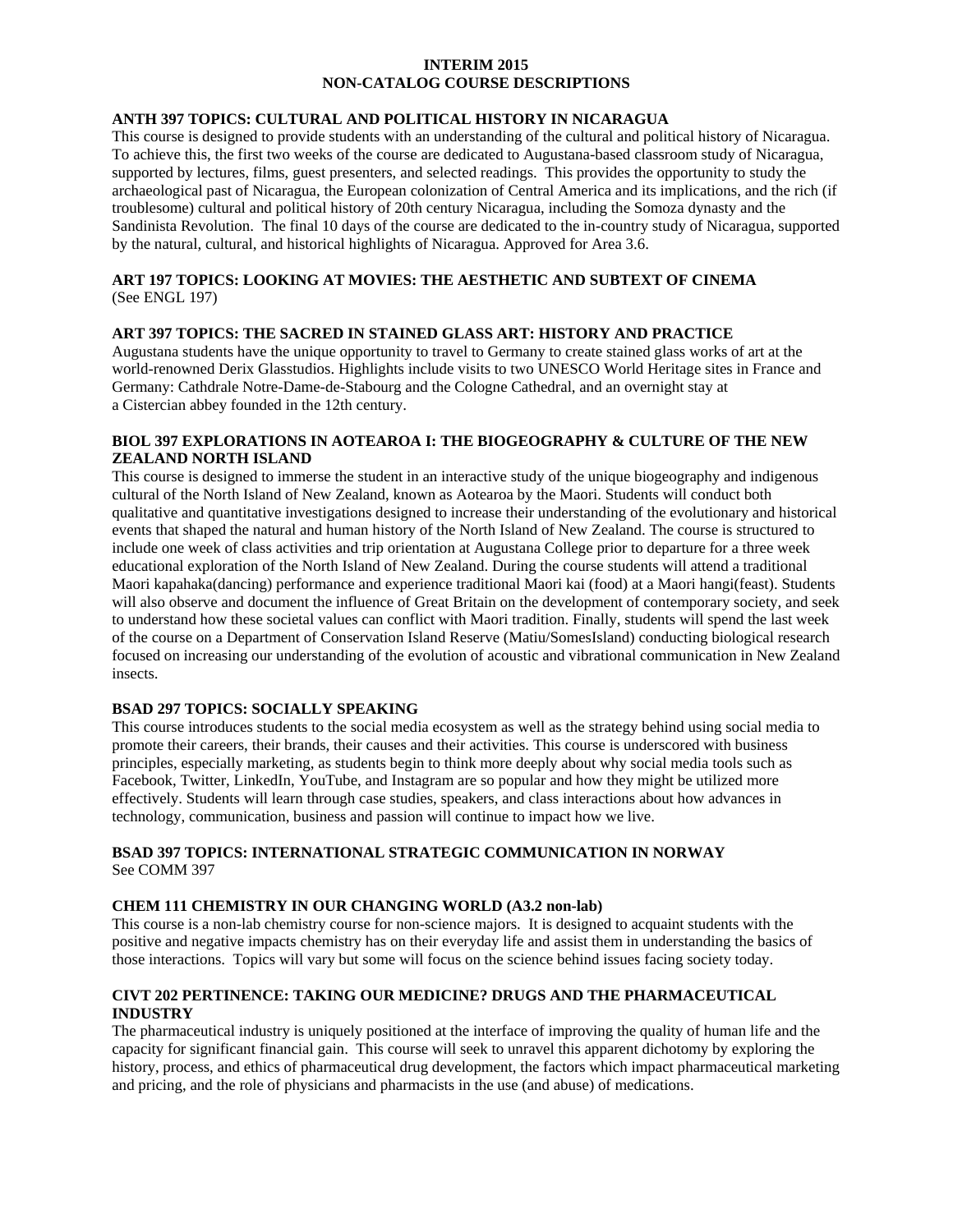### **CIVT 203 JUSTICE: THE GIFT**

This course will explore the various aspects of gifts as they relate to psychology, sociology, politics, international relations, religion, gender, literature, and art in general. It will include examination of gifts in daily life as well as the consequences of gift exchange over time and history. The first half of the semester will be a survey of scholarship on the gift, including works by Mauss, Lévi-Strauss, Sahlins, and Hyde. The second half the term will focus primarily on gifts in literature and literature itself as gift.

### **COMM 397 TOPICS: INTERNATIONAL STRATEGIC COMMUNICATION IN NORWAY**

This course will explore modern strategic communication, business management, and PR practices within traditional cultural-historical contexts in Norway. Students will build knowledge of some of the theories, processes and practices of international/intercultural communication. Particular emphasis is centered on PR/public communication strategies. In addition, the course looks at challenges faced in international business. Overall, the business objective of this course is to provide students with practical knowledge of legal and ethical issues that arise in the international business environment.

## **ENGL 197 TOPICS: LOOKING AT MOVIES: THE AESTHETIC AND SUBTEXT OF CINEMA**

Film at its core is a mix of images and sound to tell a story or to convey any range of complex ideas. Our goal in this class is to watch movies and discuss how technique and theme coincide to create art and entertainment. Topics include film styles, production techniques, social values, and the onslaught of digital technology. Upon completion, students should be able to analyze critically the elements covered in relation to a selected film.

## **ENGL 297 TOPICS: CUBA: RACE, GENDER, AND REVOLUTION**

(See SPAN 197/297/397)

### **ENL 206A EMERGENCY MEDICAL TECHNICIAN**

This class provides the first phase of training in the career of an Emergency Medical Technician. The class consists of 120 hours of instruction including didactic, practical labs, and hospital trauma center observation. The course work emphasizes the development of the student's skill in recognition of the signs and symptoms of illnesses and injuries, and the proper performance of emergency care procedures. CPR Healthcare Provider is a prerequisite or corequisite (may be taken during class for \$35 fee). Upon completion of the course, the student is eligible for the National Registry of Emergency Medical Technician-Basic practical and written examinations conducted by the SD Department of Public Safety EMS Division. NOTE: Special fees: \$625 (includes textbook) payable to Avera McKennan Hospital on the first day of class, and \$70 testing fee paid to the National Registry of EMTs when application is submitted. Grading: A-F

### **GENL 134 CON BAND/INTERNATIONAL TOUR A3.6: CHINA: TRADITIONS & TRANSFORMATIONS**

More populous than any other country on earth, China occupies a unique place in our modern world for the continuity of its history and culture. As we unveil the mystery of China, through our International Band Tour Interim semester 2015, we will examine the rise of Confucianism, Buddhism, and the great imperial dynasties to the Mongol, Manchu, and Western intrusions and the modern communist state. Our intention will be to examine and explore China from various perspectives - embracing Chinese arts, culture, economics, society and its treatment of women, foreign policy, emigration, and politics, including the key uprisings of 1919 and 1989 in Tiananmen Square.

## **GENL 297 TOPICS: DHARMA: LIFE AND RELIGION AND MUSIC IN CONTEMPORARY INDIA A3.6**

This study course travels Northern India. Students study the Ramayana and the Bhavagad Gita as foundation texts. Students are introduced to Indian music, performing artists, and the tradition of yoga. Students study Hinduism on the banks of the Ganges and Buddhism under the branches of the Bodhi Tree. The course begins in Delhi, India's capital city, and continues to Agra, Bodhgaya, Varanasi, Jaipur, Kolkata, and Haridwar. At each site students explore literature, history, culture, and music that express the truths of the religious traditions. Grading: A-F

## **GOVT 297 TOPICS IN GOVERNMENT: POLITICS AND POLITICIANS IN AMERICAN FILM**

This course explores the way political films convey an understanding of politics and political actors and institutions. In certain cases, the understanding yielded by political films is very accurate; in others, it is less so. Films will be used for surveying a broad array of topics from the field of political science, including legislative behavior, presidential politics, campaigns and elections, the exercise of political leadership, public opinion, and the development of democratic governance. Grading A-F

## **HIST 297 TOPICS: GLOBAL SLAVERY: THEN AND NOW**

In this elective, students will explore slavery and other forms of coerced labor, throughout the entire world, from prehistory to the present, through primary, secondary, and tertiary sources.